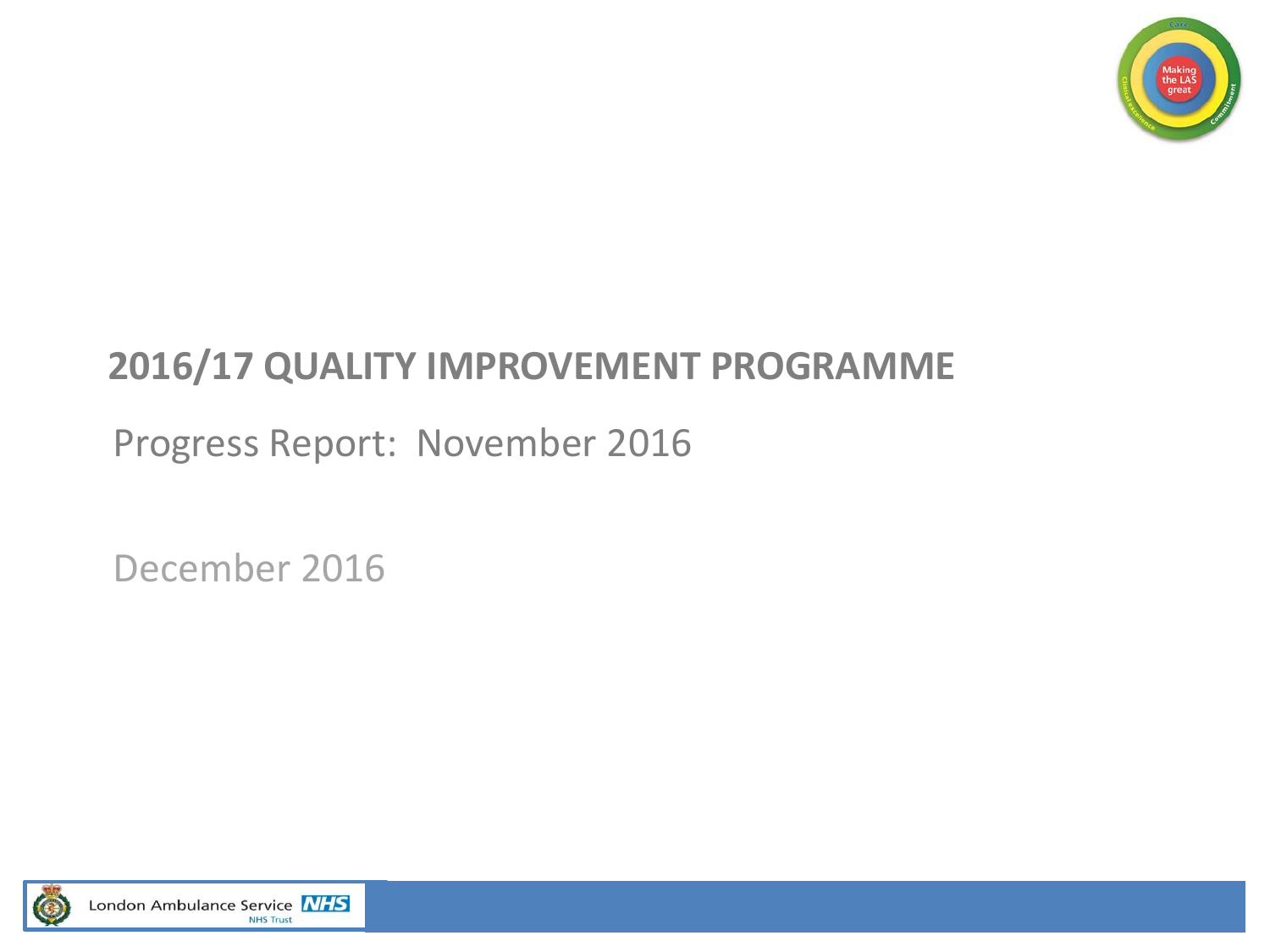### **CONTENTS**



| 1. Executive Summary                 |    |
|--------------------------------------|----|
| 2. Programme Summary                 |    |
| 3. Workstream progress reports       |    |
| Making the LAS a great place to work | 6  |
| Achieving good governance            | 9  |
| Improving patient experience         | 12 |
| Improving environment and resources  | 15 |
| Taking pride and responsibility      | 18 |
|                                      |    |

### 4. Programme Risks and Issues 21

*Project Delivery Project Performance All scheduled activities have been completed The scheduled activities are on track for completion by the due date Performance has been met or is over 95% towards the agreed trajectory / target The scheduled activities have been delayed and are no more than 4 weeks Performance is between 85-95% towards the agreed trajectory / target The scheduled activities are at risk and have delays over 4 weeks Performance is below 85% of the agreed trajectory / target Definitions*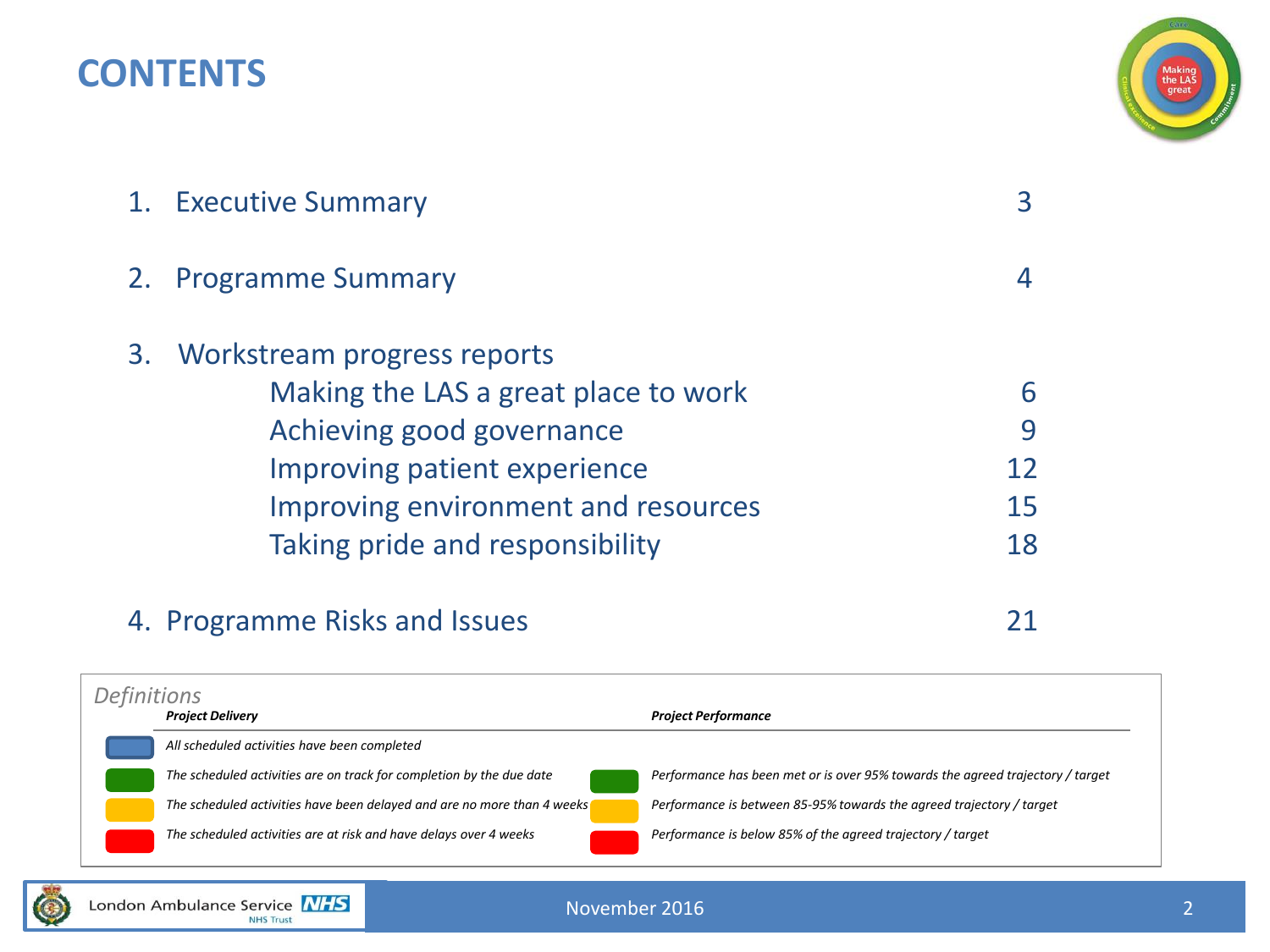### **EXECUTIVE SUMMARY**  November 2016



#### **Progress this month**

• There have been very few deliverables during November resulting in two out of three activities being delivered, with 67% of scheduled activities completed.

The activities that are delayed or reporting at risk relate to:

- Review and improvement of uniforms for frontline staff was due to be delivered in October; this has been delayed due to production delays with the manufacturing company. The majority of epaulettes have been rolled out with final delivery anticipated in mid December. The Soft shell jackets are due to be completed by the end of December.
- Review of the LAS five year strategy has been delayed to allow time for the Trust Board in conjunction with McKinsey to revise the strategy.
- Development of workforce and OD strategy has been delayed due to the recruitment of the new HR & OD Director. A change request was due for submission at the October QIP Board meeting, which was changed to a Medicines Management Deep Dive session. This will now be submitted for consideration to the November meeting with expected delivery date, of the strategy, to be February 2017.
- EOC Embed outcomes of the review to included recruitment as required. Following the review and the numbers of staffing required, ORH were asked to re–visit some of their assumptions and to provide refreshed figures in October. The work by ORH has been delayed due to other commitments and ORH are only now undertaking this work.

|                                     |                           |                          | <b>Planned November Deliverables</b> |            | <b>Deliverables to date</b> |            |            |  |
|-------------------------------------|---------------------------|--------------------------|--------------------------------------|------------|-----------------------------|------------|------------|--|
| <b>Theme</b>                        | <b>Executive Director</b> | # Complete               | % Complete                           | <b>RAG</b> | # Complete                  | % Complete | <b>RAG</b> |  |
| Making LAS a great place to work    | <b>Mark Hirst</b>         |                          |                                      |            | 34/36                       | 94%        |            |  |
| Achieving good governance           | Sandra Adams              | 2/3                      | 67%                                  |            | 75/76                       | 99%        |            |  |
| Improving patient experience        | <b>Briony Sloper</b>      | $\overline{\phantom{a}}$ | $\overline{\phantom{a}}$             |            | 19/20                       | 95%        |            |  |
| Improving environment and resources | <b>Andrew Grimshaw</b>    | -                        | $\overline{\phantom{a}}$             |            | 61/62                       | 98%        |            |  |
| Taking pride and responsibility     | <b>Fenella Wrigley</b>    | -                        | $\overline{\phantom{a}}$             |            | 28/28                       | 100%       |            |  |

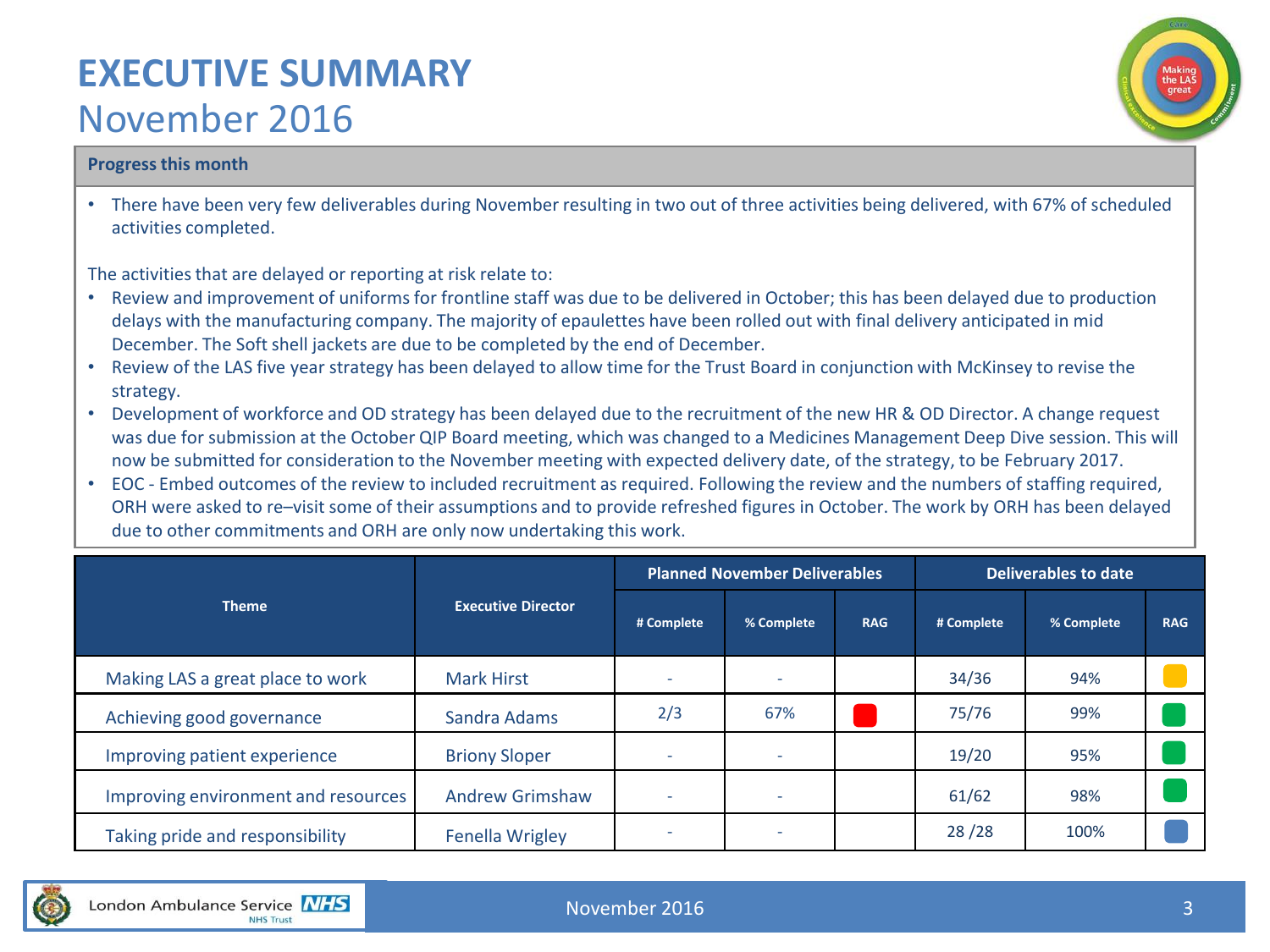### **PROGRAMME SUMMARY** Forecast View



#### **Programme:**

- There are a large amount of activities to be delivered by the end of December 2016. Teams will also be focussing on ensuring all delayed activities are delivered.
- Preparation and planning for the comprehensive inspection of the London Ambulance Service in February 2017.
- December Managers' Briefing focussing on "Lightning Talks" covering Medicines Management, Fleet & Logistics and Recruitment.
- Throughout December the "Making LAS Great" campaign will focus on protecting vulnerable people in our care and ensuring all safeguarding concerns are reported correctly. There will be a number of drop in sessions held in December to enable all staff to raise concerns, ask questions and meet the safeguarding team.

|                                              |                                     | <b>Dec 2016</b><br><b>Jan 2017</b> |                 |                |         |               |                |         |         |
|----------------------------------------------|-------------------------------------|------------------------------------|-----------------|----------------|---------|---------------|----------------|---------|---------|
| <b>Theme</b>                                 | <b>Executive</b><br><b>Director</b> | Complete                           | <b>On Track</b> | Delayed        | At Risk | Complete<br>I | On Track       | Delayed | At Risk |
| Making LAS a<br>great place to<br>work       | <b>Mark Hirst</b>                   |                                    | 5               |                |         |               |                |         |         |
| Achieving good<br>governance                 | Sandra<br><b>Adams</b>              |                                    | 9               |                |         |               | $\mathbf{1}$   |         |         |
| Improving<br>patient<br>experience           | <b>Briony</b><br>Sloper             |                                    | $\mathbf{1}$    | $\mathbf{1}$   |         |               |                |         |         |
| Improving<br>environment<br>and resources    | Andrew<br>Grimshaw                  |                                    | $\overline{2}$  | $\overline{1}$ |         |               | $\overline{2}$ |         |         |
| <b>Taking pride</b><br>and<br>responsibility | Fenella<br>Wrigley                  |                                    | $\overline{2}$  | $\overline{2}$ |         |               |                |         |         |
|                                              | <b>Total</b>                        |                                    | 19              | $\overline{4}$ |         |               | 3              |         |         |

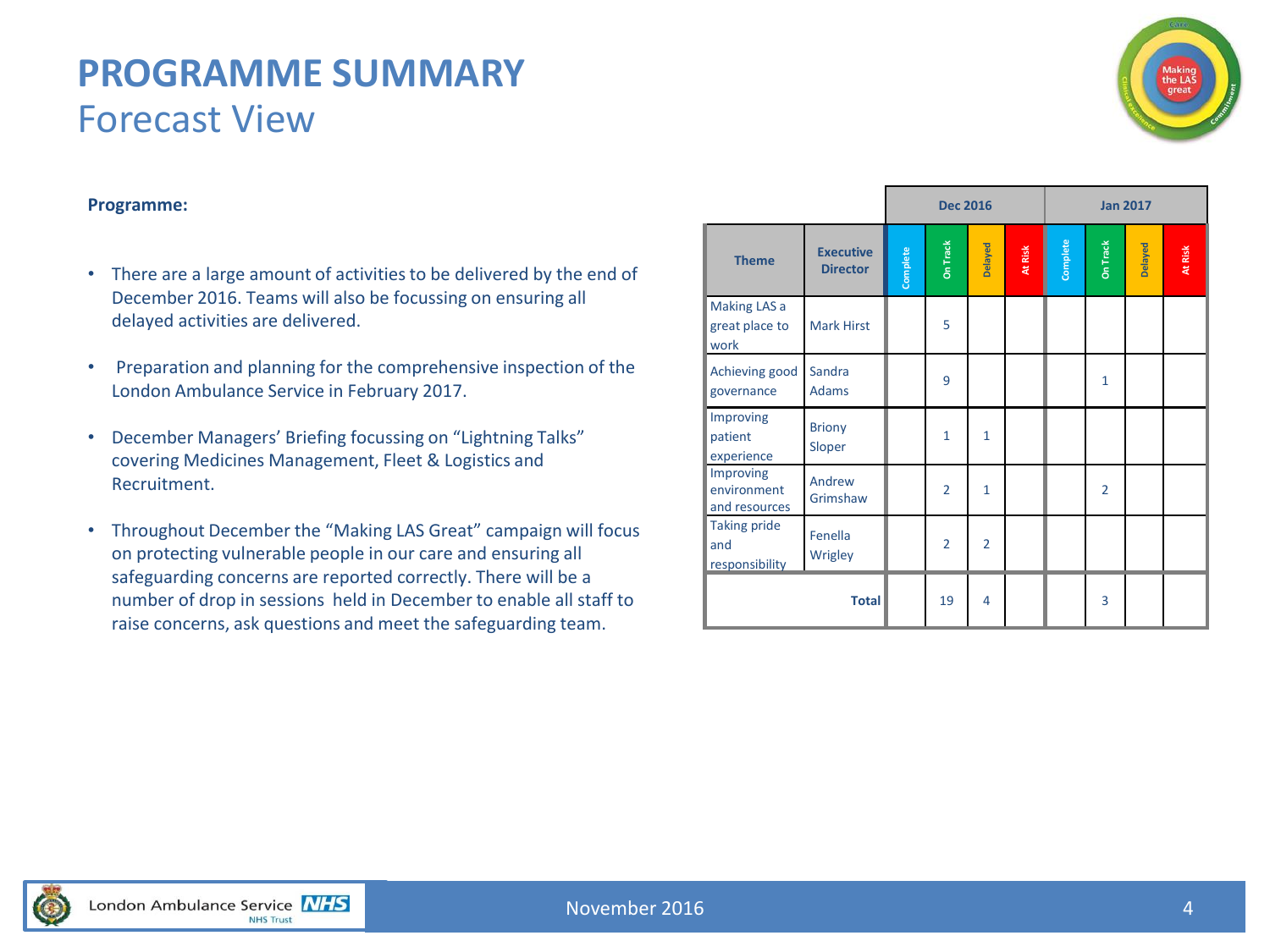

### **WORKSTREAM PROGRESS REPORTS**



London Ambulance Service **NHS** 

November 2016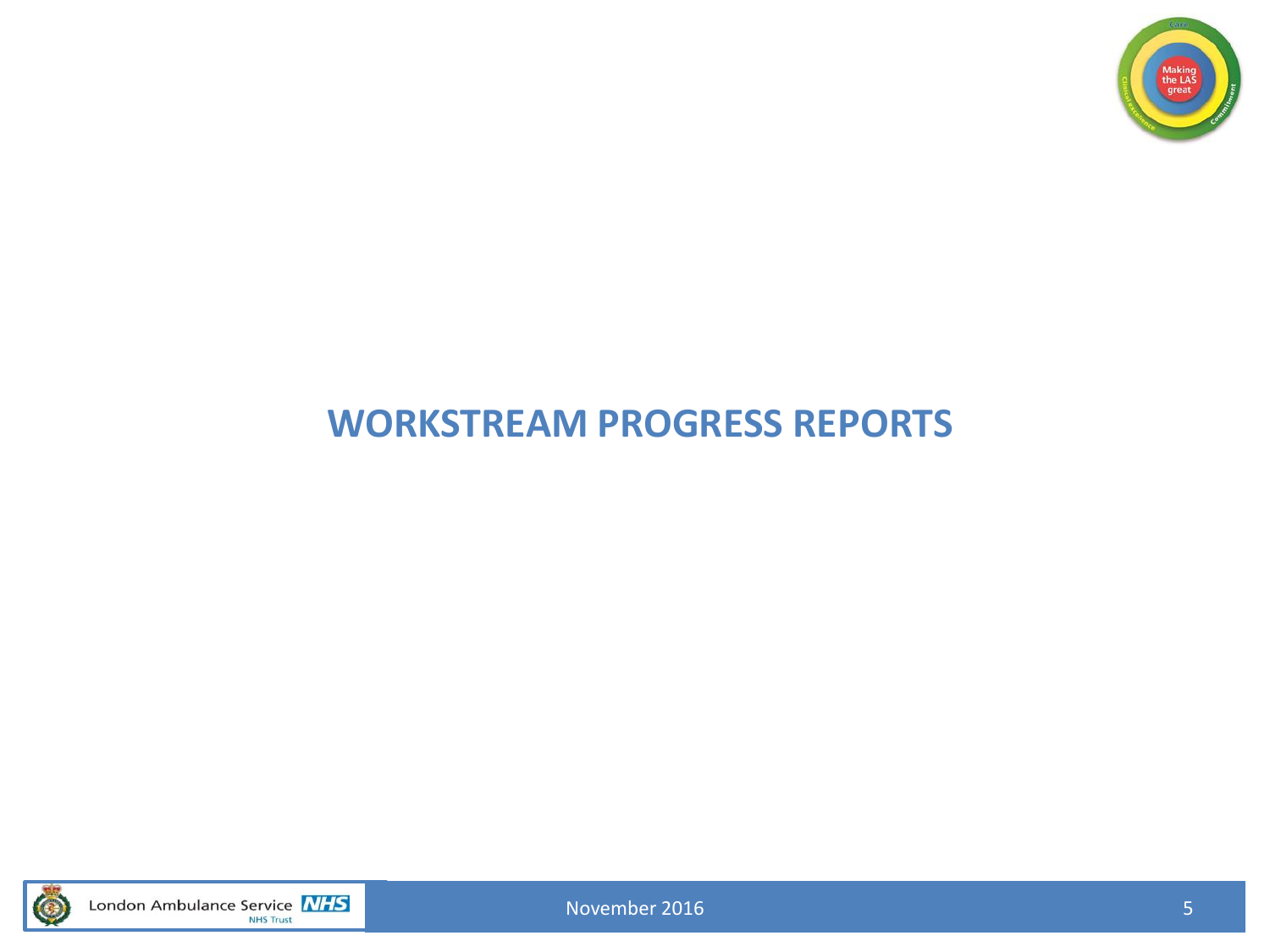### **1| MAKING THE LAS A GREAT PLACE TO WORK** Executive Lead: Mark Hirst



#### **BULLYING AND HARASSMENT**

- A BME focussed workshop for Facilitators in Mediation Skills was held, increasing the Trust total to 44 staff trained in round table facilitation by an external trainer.
- With the addition of five further workshops conducted on Bullying and Harassment Awareness, we now have a total number of 680 staff trained.
- A third "A day in the life of..." event was run, with participation from HART, Legal Services, Cycle Response Unit and Clinical Tutors and in excess of 60 staff getting involved in visits to help increase knowledge of other directorates across the Trust.

#### **CHIEF EXECUTIVE ROADSHOWS**

• Over 1000 staff attended the CEO roadshows conducted this year with Dr. Fionna Moore, Dr. Fenella Wrigley and Paul Woodrow; where the CEO commitments agreed as part of last year's roadshows were updated along with key updates in relation to Band 6 progression for Paramedics; Rest Breaks and the actionsrequired from frontline staff to improve consistency across Operations.

#### **ELECTRONIC STAFF RECORD AND ORACLE LEARNING MANAGEMENT SYSTEM**

- All Phase 1 Courses (Statutory and Mandatory Training) are now set up within OLM.
- All Phase 1 Statutory and Mandatory Training has been extracted from LAS Live and Course Completions and converted into competencies.
- 110,000 competency requirements have been loaded against positions, based on the Statutory and Mandatory Training Matrix, in ESR.
- 22,000 competencies already achieved have been loaded against employeesin ESR.
- The first ESR Statutory and Mandatory Training Compliance Dashboard has been developed and shared with Senior Managers across the Trust, with training compliance dashboards to be released on a monthly basis; this will have the ability to drill down to employee level.
- Bespoke LAS eLearning Course Update Plan identified following confirmation of requirements by Medical Directorate.

#### **EQUALITY AND INCLUSION**

• The Service has secured £500k funding for widening the opportunities of BME staff. The focus for these funds will be to improve visible leadership, recruitment and learning and development.



**HIGHLIGHTS THIS MONTH**

#### November 2016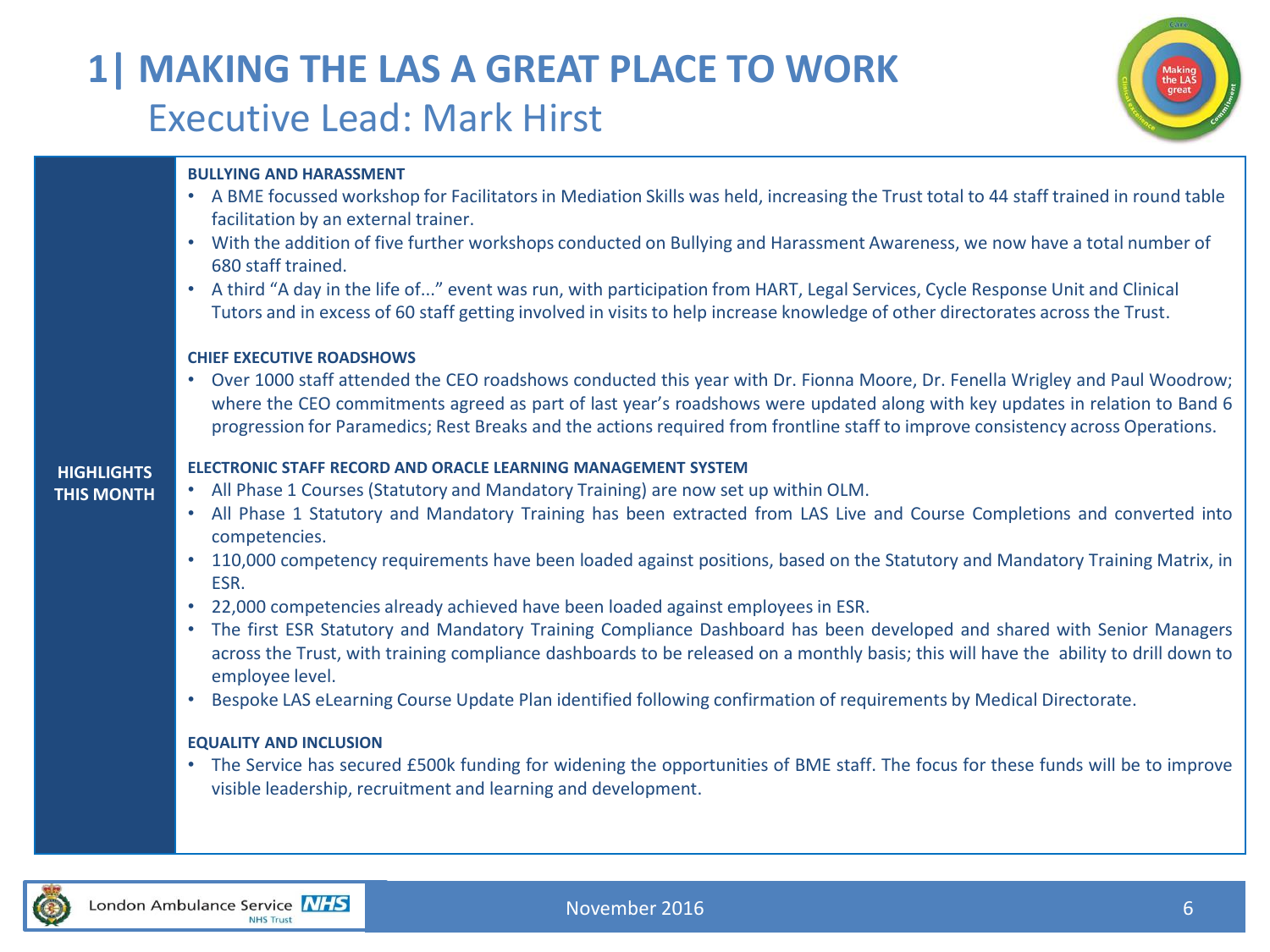### **1| MAKING THE LAS A GREAT PLACE TO WORK** Progress – November 2016



| <b>Deliverable</b>                          |                      |  |                 |                |                |                     |
|---------------------------------------------|----------------------|--|-----------------|----------------|----------------|---------------------|
|                                             | <b>Lead</b>          |  | <b>Complete</b> | <b>Delayed</b> | <b>At Risk</b> |                     |
| <b>Advert to Action</b><br>(Recruitment)    | <b>Tracey Watts</b>  |  |                 |                |                | Complet<br>Approval |
| <b>Bullying and Harassment</b>              | <b>Cathe Gaskell</b> |  |                 |                |                | strategy.           |
| <b>Training</b>                             | <b>Jane Thomas</b>   |  |                 |                |                |                     |
| <b>Equality and Inclusion</b>               | <b>Melissa Berry</b> |  |                 |                |                |                     |
| <b>Vision and Strategy</b>                  | Karen Broughton      |  |                 | 1              | 1              |                     |
| <b>Supporting Staff</b>                     | <b>Gill Heuchan</b>  |  |                 |                |                |                     |
| Retention                                   | Lindsay Koppenhol    |  |                 |                |                |                     |
| Workforce and<br>Organisational Development | Karen Broughton      |  |                 |                |                |                     |

| <b>Nov 2016</b> |                |                |  |  |  |  |  |  |
|-----------------|----------------|----------------|--|--|--|--|--|--|
| <b>Complete</b> | <b>Delayed</b> | <b>At Risk</b> |  |  |  |  |  |  |
|                 |                |                |  |  |  |  |  |  |
|                 |                |                |  |  |  |  |  |  |
|                 |                |                |  |  |  |  |  |  |
|                 |                |                |  |  |  |  |  |  |
|                 |                |                |  |  |  |  |  |  |
|                 |                |                |  |  |  |  |  |  |
|                 |                |                |  |  |  |  |  |  |
|                 |                |                |  |  |  |  |  |  |
|                 | 1              | 1              |  |  |  |  |  |  |
|                 |                |                |  |  |  |  |  |  |
|                 |                |                |  |  |  |  |  |  |
|                 |                |                |  |  |  |  |  |  |
|                 |                |                |  |  |  |  |  |  |
|                 |                |                |  |  |  |  |  |  |
|                 |                |                |  |  |  |  |  |  |

|                                                           |                        |  | <b>Nov 2016</b> |                |                | <b>Outstanding actions</b>                                                                                |
|-----------------------------------------------------------|------------------------|--|-----------------|----------------|----------------|-----------------------------------------------------------------------------------------------------------|
| <b>Deliverable</b>                                        | Lead                   |  | <b>Complete</b> | <b>Delayed</b> | <b>At Risk</b> |                                                                                                           |
| <b>Advert to Action</b><br>(Recruitment)                  | <b>Tracey Watts</b>    |  |                 |                |                | Complete the review of the LAS five year strategy.<br>Approval of change request for the Workforce and OD |
| <b>Bullying and Harassment</b>                            | <b>Cathe Gaskell</b>   |  |                 |                |                | strategy.                                                                                                 |
| <b>Training</b>                                           | <b>Jane Thomas</b>     |  |                 |                |                |                                                                                                           |
| <b>Equality and Inclusion</b>                             | <b>Melissa Berry</b>   |  |                 |                |                |                                                                                                           |
| <b>Vision and Strategy</b>                                | Karen Broughton        |  |                 | 1              | 1              |                                                                                                           |
| <b>Supporting Staff</b>                                   | <b>Gill Heuchan</b>    |  |                 |                |                |                                                                                                           |
| Retention                                                 | Lindsay Koppenhol      |  |                 |                |                |                                                                                                           |
| <b>Workforce and</b><br>Questional du al Daviel su un sub | <b>Karen Broughton</b> |  |                 |                |                |                                                                                                           |

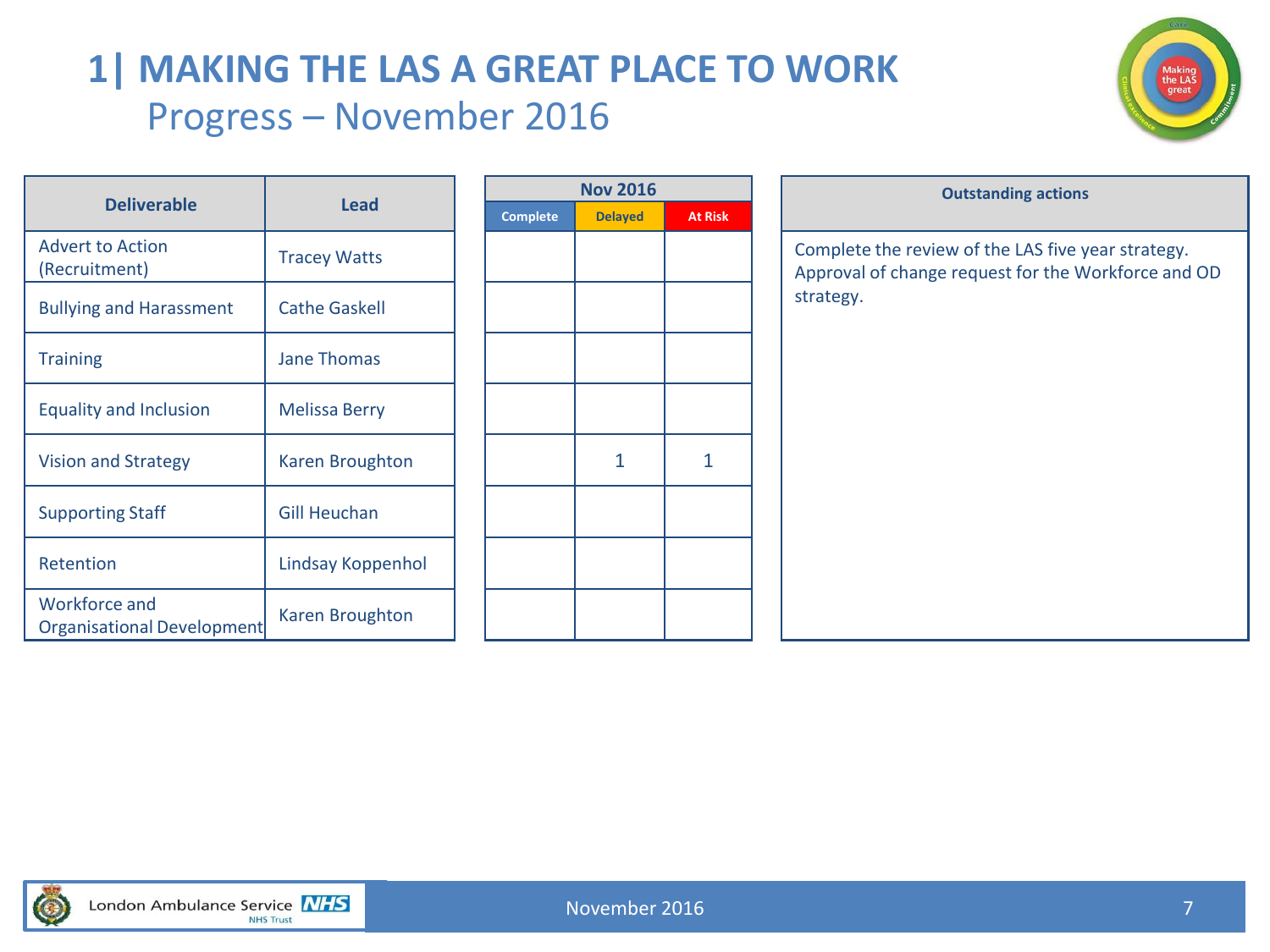### **1| MAKING THE LAS A GREAT PLACE TO WORK** Forecast View



| <b>Focus for next month</b>                                                                                                                                                                                                                                                                                                                | <b>Key risks and challenges</b> |
|--------------------------------------------------------------------------------------------------------------------------------------------------------------------------------------------------------------------------------------------------------------------------------------------------------------------------------------------|---------------------------------|
| Work is continuing with the project to ensure the Electronic Staff<br>Record system is able to accurately track and record all appraisals and<br>statutory / mandatory training moving forward.<br>The publication of the annual training plan for 2017/18 is currently<br>focusing on those areas relating to leadership and development. |                                 |

| <b>Deliverable</b>                                 | <b>Lead</b>          |                 | <b>Dec 2016</b> |                |                | <b>Jan 2017</b> |                 |                 |                |                |
|----------------------------------------------------|----------------------|-----------------|-----------------|----------------|----------------|-----------------|-----------------|-----------------|----------------|----------------|
|                                                    |                      | <b>Complete</b> | <b>On Track</b> | <b>Delayed</b> | <b>At Risk</b> |                 | <b>Complete</b> | <b>On Track</b> | <b>Delayed</b> | <b>At Risk</b> |
| <b>Advert to Action (Recruitment)</b>              | <b>Julie Cook</b>    |                 |                 |                |                |                 |                 |                 |                |                |
| <b>Bullying and Harassment</b>                     | <b>Cathe Gaskell</b> |                 | $\overline{2}$  |                |                |                 |                 |                 |                |                |
| <b>Training</b>                                    | Jane Thomas          |                 |                 |                |                |                 |                 |                 |                |                |
| <b>Equality and Inclusion</b>                      | <b>Melissa Berry</b> |                 |                 |                |                |                 |                 |                 |                |                |
| Vision and Strategy                                | Karen Broughton      |                 | $\mathbf{1}$    |                |                |                 |                 |                 |                |                |
| <b>Supporting Staff</b>                            | <b>Gill Heuchan</b>  |                 | $\overline{2}$  |                |                |                 |                 |                 |                |                |
| Retention                                          | Lindsay Koppenhol    |                 |                 |                |                |                 |                 |                 |                |                |
| <b>Workforce and Organisational</b><br>Development | Karen Broughton      |                 |                 |                |                |                 |                 |                 |                |                |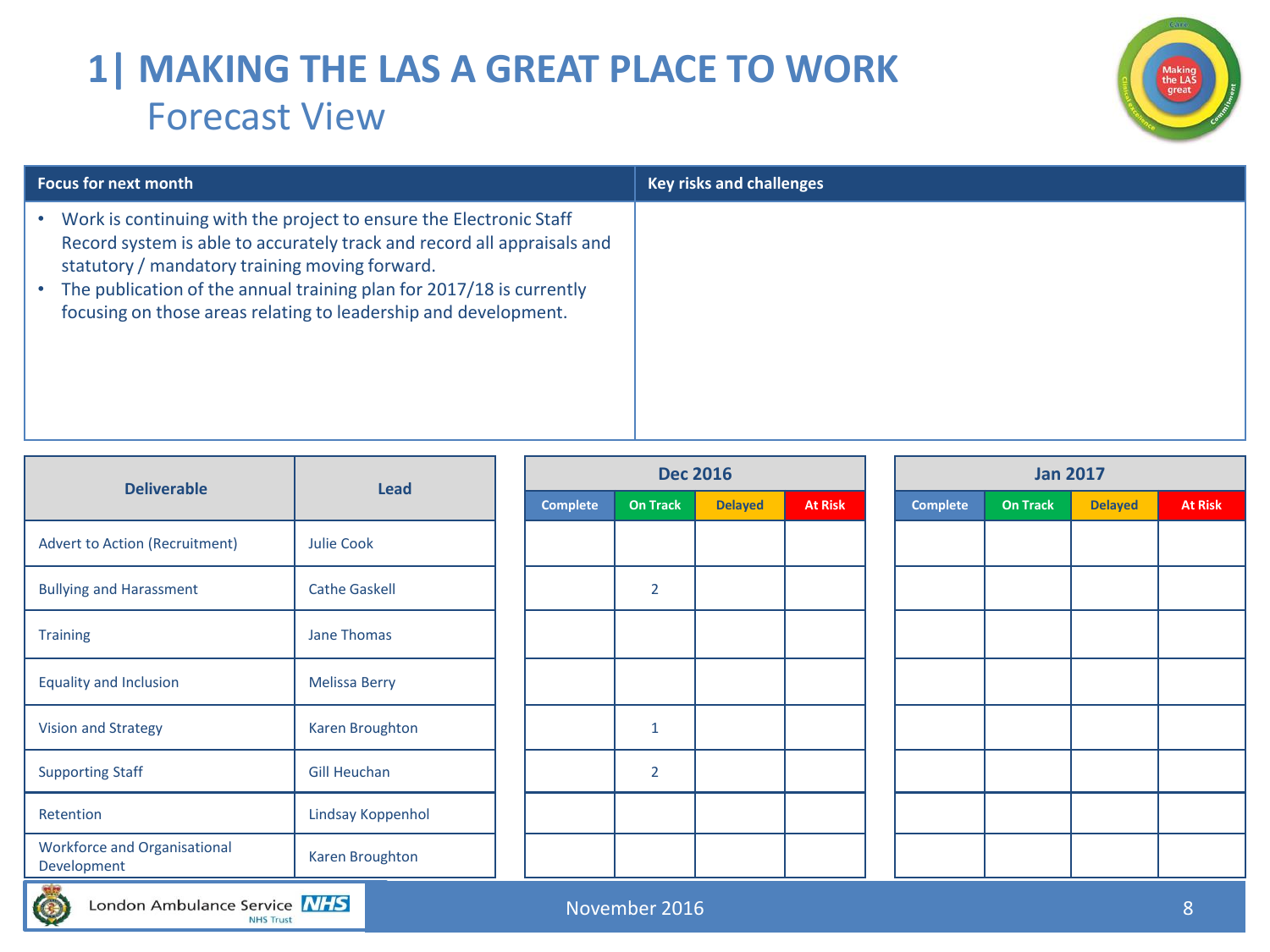## **2| ACHIEVING GOOD GOVERNANCE** Executive Lead: Sandra Adams



#### **RISK MANAGEMENT**

• As the Trust prepared for the submission of Risk Registers to the CQC as part of the PIR, there was an organisation-wide push to review all risk registers by 18 November 2016. This included a series of meetings with Senior operational colleagues to review operational risks and processes. The Trust then submitted a selection of Risk Registers as part of the PIR response including sector and medical directorate risk registers.

#### **IMPROVING INCIDENT REPORTING**

• The November Health & Safety bulletin was issued on time and focussed on drink driving to coincide with the alcohol awareness campaign that ran in November.

#### **OPERATIONAL PLANNING – EOC**

• EOC recruitment has continued at significant pace but, with attrition expected to reach 105 by end March; this will be a slight increase on last year's figures. Alongside this, the evaluation and review of every function within Control is now complete. The progress of improvement within Control Services is now covered within timelines set out under the EOC transformation programme due to the scale of work underway.

#### **CQC RE-INSPECTION**

• The CQC preparation team have successfully submitted the CQC PIR by the deadline date of 2<sup>nd</sup> December 2016. The team will continue to work throughout the trust to ensure departments are prepared for the inspection in February 2017.

#### **POLICY AND GUIDANCE REVIEW**

• Since the start of November there has been three Policy Monitoring and Approval group meetings that have reduced the number of overdue policies from 74 to 60. The approval of a number of new policies has also been completed in order for policies to be submitted as part of the PIR submission.



**HIGHLIGHTS THIS MONTH**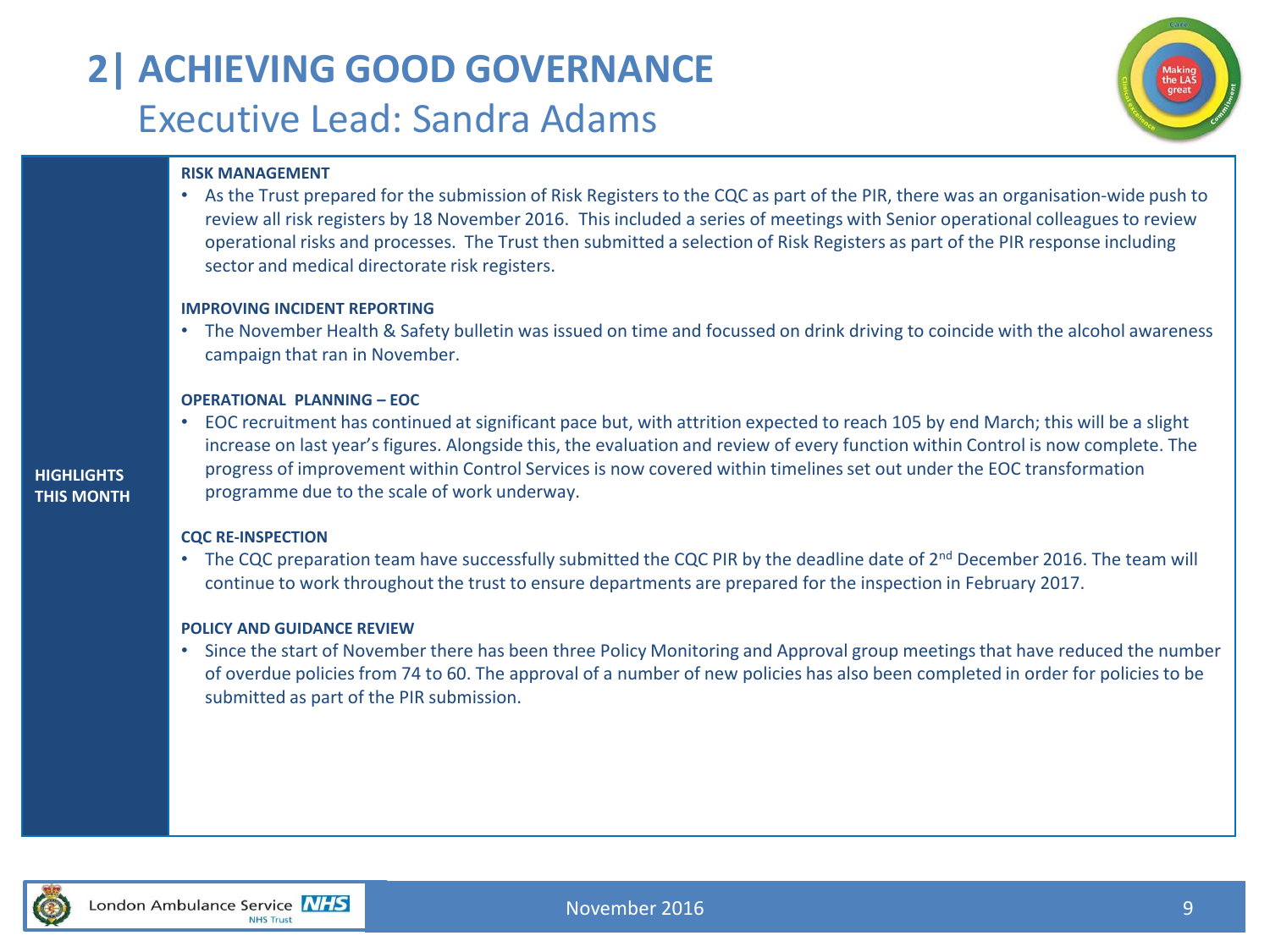### **2| ACHIEVING GOOD GOVERNANCE** Progress – November 2016



|                                                                   |                        | Nov <sub>2</sub> |              |  |  |
|-------------------------------------------------------------------|------------------------|------------------|--------------|--|--|
| <b>Deliverable</b>                                                | <b>Lead</b>            | <b>Complete</b>  | <b>Delay</b> |  |  |
| <b>Risk Management</b>                                            | Sandra Adams           |                  |              |  |  |
| Capability and capacity of<br>Health, Safety and Risk<br>function | Sandra Adams           |                  |              |  |  |
| Improving incident<br>reporting                                   | Sandra Adams           | $\mathbf{1}$     |              |  |  |
| <b>Duty of Candour</b>                                            | Sandra Adams           |                  |              |  |  |
| <b>Operational planning</b>                                       | <b>Pauline Cranmer</b> | 1                | 1            |  |  |
| Listening to patients                                             | <b>Fenella Wrigley</b> |                  |              |  |  |
| <b>Blue light collaboration</b>                                   | Karen Broughton        |                  |              |  |  |
| <b>CQC</b> reinspection                                           | <b>Fionna Moore</b>    |                  |              |  |  |
| <b>Business intelligence</b><br>systems                           | <b>Jill Patterson</b>  |                  |              |  |  |
| Internal audit                                                    | Sandra Adams           |                  |              |  |  |
| Policy and guidance review                                        | Sandra Adams           |                  |              |  |  |

| <b>Nov 2016</b> |                |                |  |  |  |  |  |  |  |
|-----------------|----------------|----------------|--|--|--|--|--|--|--|
| <b>Complete</b> | <b>Delayed</b> | <b>At Risk</b> |  |  |  |  |  |  |  |
|                 |                |                |  |  |  |  |  |  |  |
|                 |                |                |  |  |  |  |  |  |  |
|                 |                |                |  |  |  |  |  |  |  |
| $\mathbf{1}$    |                |                |  |  |  |  |  |  |  |
|                 |                |                |  |  |  |  |  |  |  |
| $\mathbf{1}$    | $\mathbf{1}$   |                |  |  |  |  |  |  |  |
|                 |                |                |  |  |  |  |  |  |  |
|                 |                |                |  |  |  |  |  |  |  |
|                 |                |                |  |  |  |  |  |  |  |
|                 |                |                |  |  |  |  |  |  |  |
|                 |                |                |  |  |  |  |  |  |  |
|                 |                |                |  |  |  |  |  |  |  |

### **Outstanding actions** Risk Management Sandra Adams EOC – Operational Planning The work by ORH has been delayed due to other commitments; they will continue to undertake this work which is part of the EOC Transformation Programme.

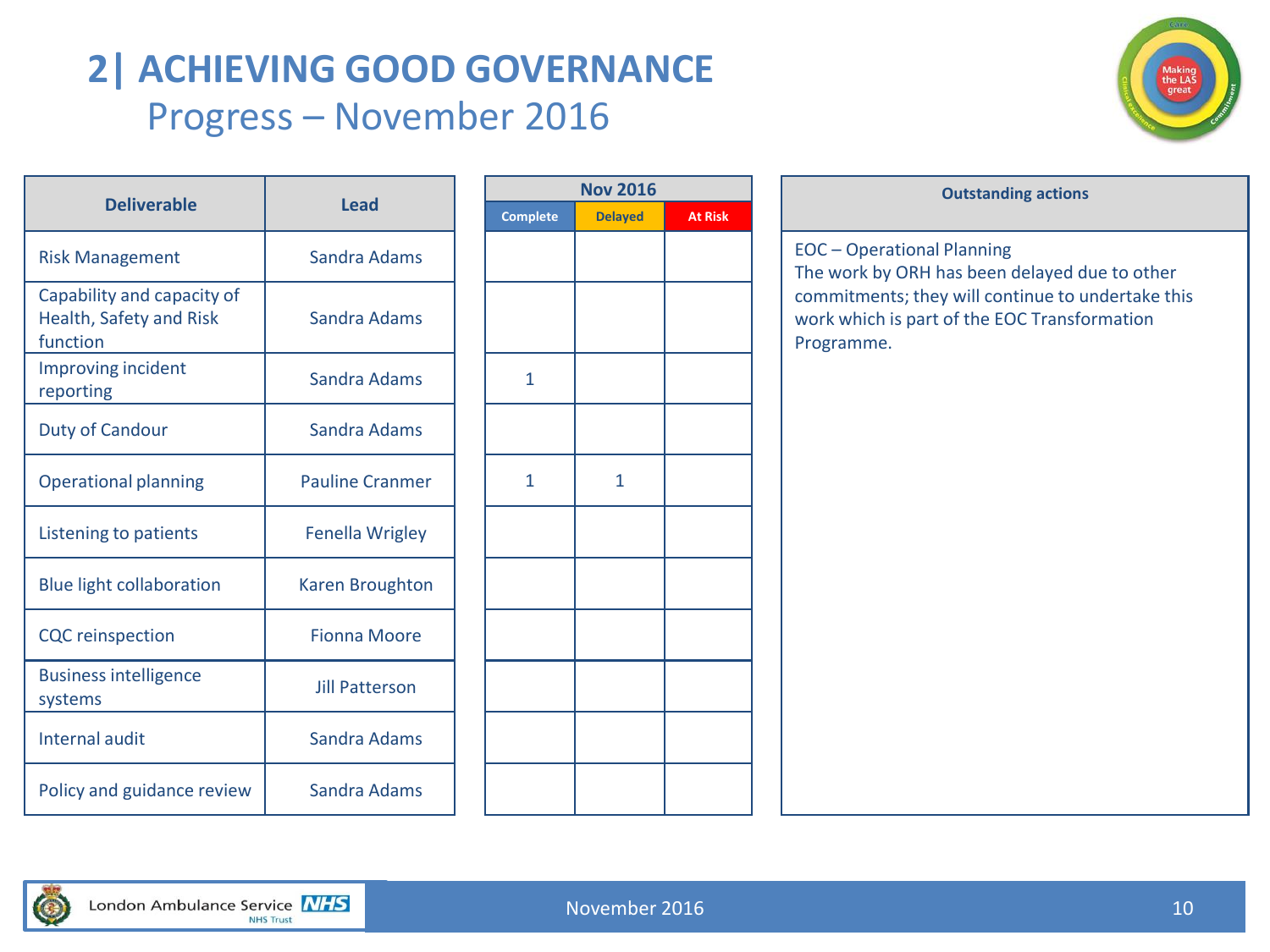### **2| ACHIEVING GOOD GOVERNANCE** Forecast View



| <b>Focus for next month</b>                                                                                                                                                             | <b>Key risks and challenges</b> |
|-----------------------------------------------------------------------------------------------------------------------------------------------------------------------------------------|---------------------------------|
| To deliver improvements on benchmarking and horizon scanning.<br>$\bullet$<br>Continue to focus on preparing the Trust for the comprehensive<br>inspection by the CQC in February 2017. |                                 |

| <b>Deliverable</b>                                             | <b>Lead</b>            | <b>Complete</b> | On Ti |
|----------------------------------------------------------------|------------------------|-----------------|-------|
| <b>Risk Management</b>                                         | Sandra Adams           |                 | 1     |
| Capability and capacity of Health,<br>Safety and Risk function | Sandra Adams           |                 |       |
| Improving incident reporting                                   | Sandra Adams           |                 | 1     |
| Duty of Candour                                                | Sandra Adams           |                 | 1     |
| <b>Operational planning</b>                                    | Paul Woodrow           |                 |       |
| Listening to patients                                          | <b>Fenella Wrigley</b> |                 |       |
| <b>Blue light collaboration</b>                                | <b>Karen Broughton</b> |                 |       |
| <b>CQC</b> reinspection                                        | <b>Fionna Moore</b>    |                 | 1     |
| <b>Business intelligence systems</b>                           | <b>Jill Patterson</b>  | $\mathbf{1}$    | 1     |
| Internal audit                                                 | Sandra Adams           |                 | 1     |
| Policy and guidance review                                     | Sandra Adams           |                 | 1     |

|                                                                | <b>Lead</b>           |                 |                 | <b>Dec 2016</b> | <b>Jan 2017</b> |                 |                 |                |                |  |
|----------------------------------------------------------------|-----------------------|-----------------|-----------------|-----------------|-----------------|-----------------|-----------------|----------------|----------------|--|
| <b>Deliverable</b>                                             |                       | <b>Complete</b> | <b>On Track</b> | <b>Delayed</b>  | <b>At Risk</b>  | <b>Complete</b> | <b>On Track</b> | <b>Delayed</b> | <b>At Risk</b> |  |
| <b>Risk Management</b>                                         | Sandra Adams          |                 | 1               |                 |                 |                 |                 |                |                |  |
| Capability and capacity of Health,<br>Safety and Risk function | Sandra Adams          |                 |                 |                 |                 |                 |                 |                |                |  |
| Improving incident reporting                                   | Sandra Adams          |                 |                 |                 |                 |                 | $\mathbf{1}$    |                |                |  |
| Duty of Candour                                                | Sandra Adams          |                 |                 |                 |                 |                 |                 |                |                |  |
| <b>Operational planning</b>                                    | Paul Woodrow          |                 |                 |                 |                 |                 |                 |                |                |  |
| Listening to patients                                          | Fenella Wrigley       |                 |                 |                 |                 |                 |                 |                |                |  |
| <b>Blue light collaboration</b>                                | Karen Broughton       |                 |                 |                 |                 |                 |                 |                |                |  |
| <b>CQC</b> reinspection                                        | <b>Fionna Moore</b>   |                 |                 |                 |                 |                 |                 |                |                |  |
| <b>Business intelligence systems</b>                           | <b>Jill Patterson</b> | $\mathbf{1}$    | $\mathbf{1}$    |                 |                 |                 |                 |                |                |  |
| <b>Internal audit</b>                                          | Sandra Adams          |                 | $\mathbf{1}$    |                 |                 |                 |                 |                |                |  |
| Policy and guidance review                                     | Sandra Adams          |                 | 1               |                 |                 |                 |                 |                |                |  |

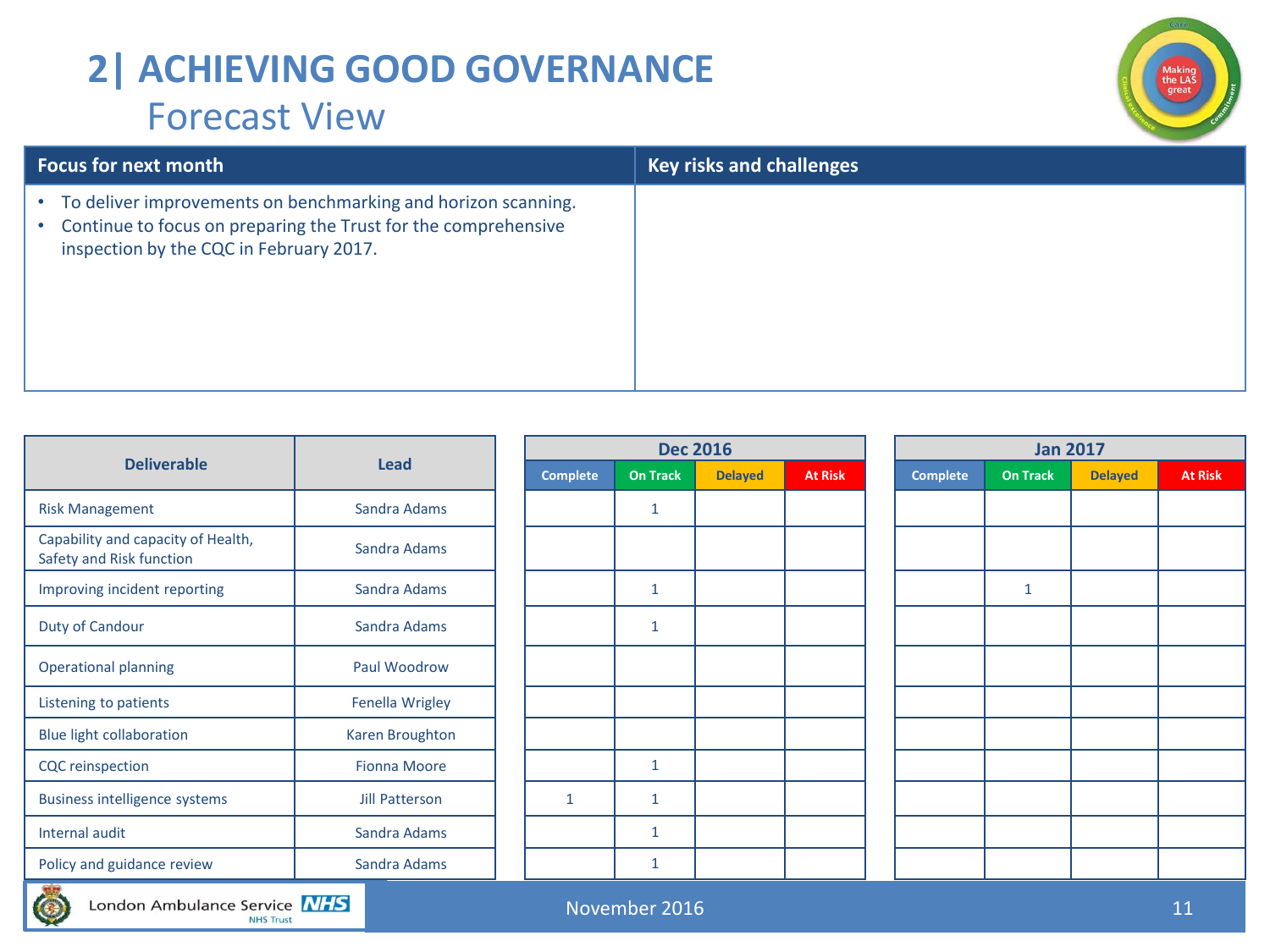# **3| IMPROVING PATIENT EXPERIENCE** Executive Lead: Briony Sloper



#### **PATIENT TRANSPORT SERVICE**

- The Palliative care pilot has now been delivered to St Joseph's Hospice and will be reviewed at the end of December 2016. We have rolled out a pre-booked transport solution for community mental health care assessments since April and are therefore expecting limited problems enabling the Trust to roll out the process with St Joseph. We anticipated being able to roll out this process to St Joseph's in January which is slightly delayed due to completing the pilot later than scheduled.
- It is anticipated that if we are successful with this roll out, to engage with all other hospices within Greater London in January with a view to a rolling out the pre-booked transport solution to all hospices.

#### **MEETING PEOPLE'S NEEDS - BARIATRIC**

• A report has been drafted incorporating the Bariatric Working Group's recommendations. This report will be submitted to ELT for approval in early December 2016.

#### **LEARNING FROM EXPERIENCES**

#### **HIGHLIGHTS THIS MONTH**

- The first 'Insight magazine' has been produced which incorporated case studies derived from Serious Incident investigations and examples of excellent practice where key learning points were shared. Staff were consulted via LIA to provide suggestions for titles and chose from a shortlist for the magazine.
- A report was submitted by the Assistant Medical Director North Central proposing an improved way of driving safety and clinical excellence by sharing learning. Process mapping was completed for several areas of the Trust in order to understand areas of weakness and where loops were not closed, particularly in relation to learning and suggested actions. The findings were included in the report.

#### **CLINICAL AUDIT**

There was a Clinical Audit Awareness week in November to highlight how audits have changed clinical practice . Some examples of practices , both in the Service and nationally, which have been influenced directly by our clinical work include:

- The Wong-Baker faces to assess pain in children the Clinical Audit and Research Unit developed a laminated pain assessment tool, incorporating the Wong Baker faces.
- Dedicated emergency phone lines in maternity units making it easier for the LAS to alert units of emergency cases.
- Sepsis initiatives The Service introduced the Adult Sepsis Screening Tool, Server Sepsis CPI and published the Sepsis Supplement.

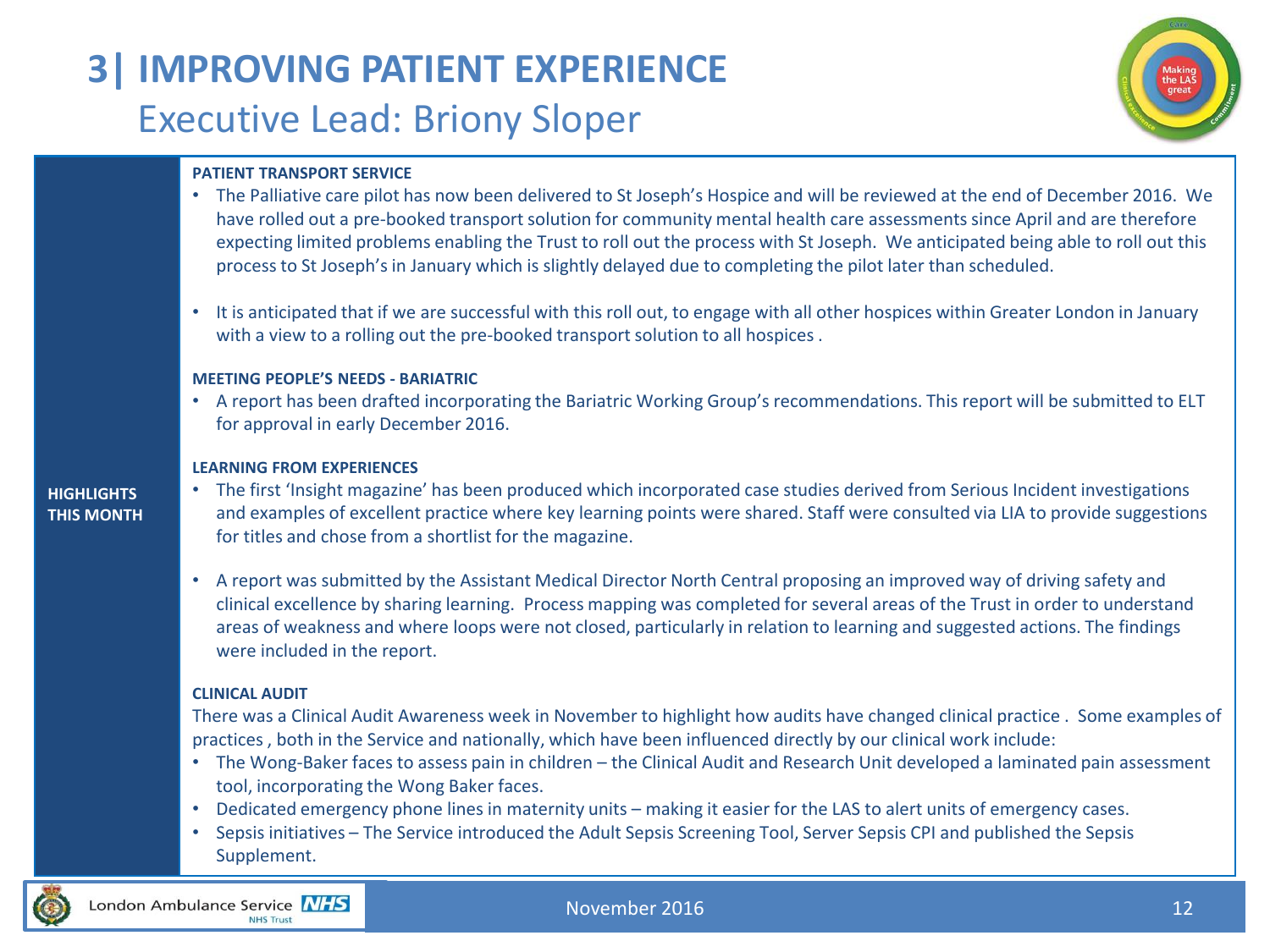### **3| IMPROVING PATIENT EXPERIENCE** Progress – October 2016



|                                  |                                       |                 | <b>Nov 2016</b> |                |  |  |  | <b>Outstanding actions</b> |
|----------------------------------|---------------------------------------|-----------------|-----------------|----------------|--|--|--|----------------------------|
| <b>Deliverable</b>               | <b>Lead</b>                           | <b>Complete</b> | <b>Delayed</b>  | <b>At Risk</b> |  |  |  |                            |
| <b>Patient Transport Service</b> | Paul Woodrow                          | $\mathbf{1}$    |                 |                |  |  |  |                            |
| Meeting peoples needs            | <b>Briony Sloper/ Paul</b><br>Woodrow |                 |                 |                |  |  |  |                            |
| <b>Response Times</b>            | Paul Woodrow                          |                 |                 |                |  |  |  |                            |
| Learning from experiences        | <b>Briony Sloper</b>                  |                 |                 |                |  |  |  |                            |

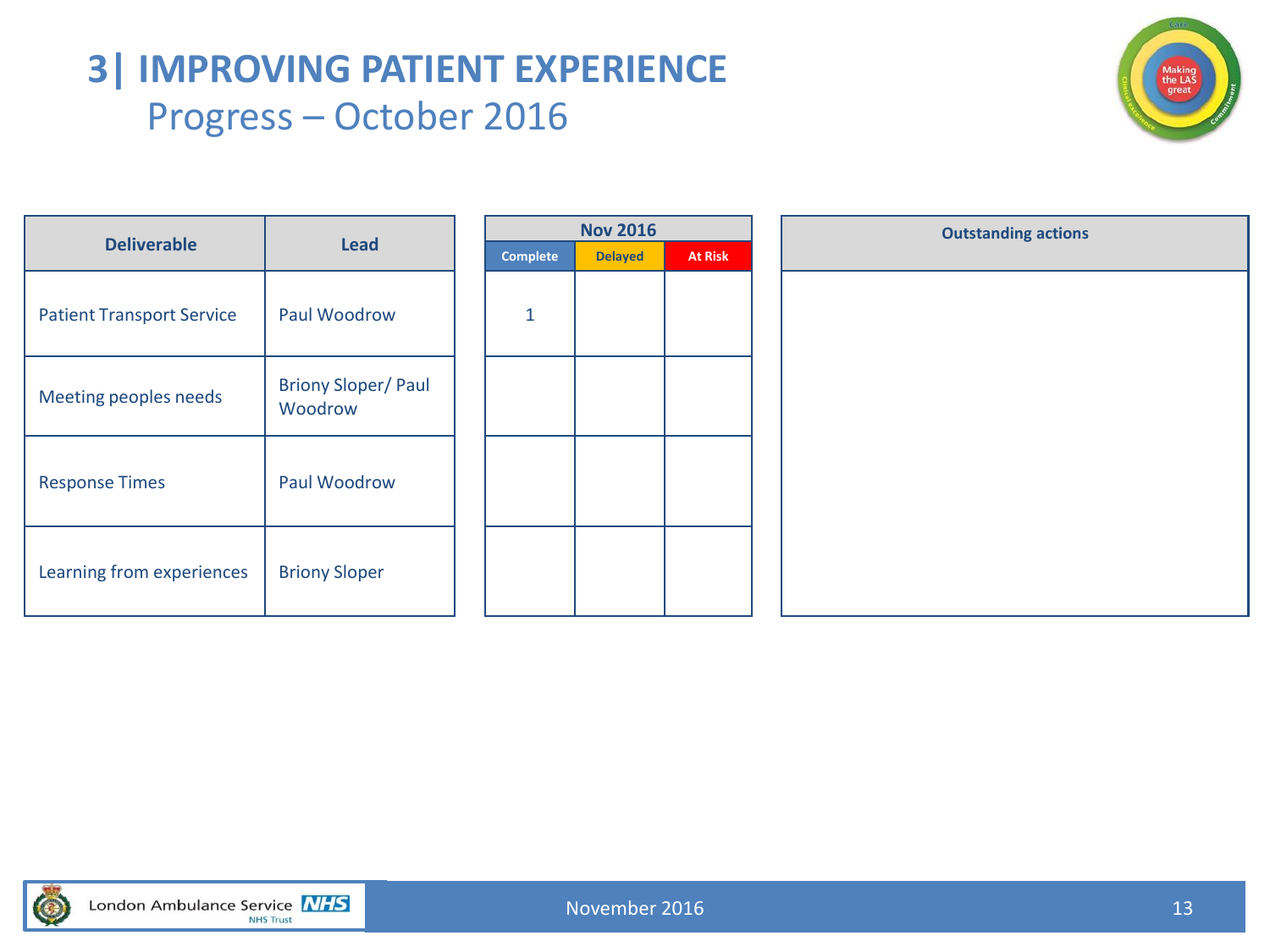### **3| IMPROVING PATIENT EXPERIENCE** Forecast View



| <b>Focus for next month</b>                                                                                                                                                                                               | <b>Key risks and challenges</b> |
|---------------------------------------------------------------------------------------------------------------------------------------------------------------------------------------------------------------------------|---------------------------------|
| Delivering the roll out of a single process for pre-booking palliative care<br>patients following the pilot.<br>Delivering the evidence on how we have learned from incidents, risks,<br>feedback and external enquiries. |                                 |

|                                  |                                        |  |          |                 | <b>Dec 2016</b> | <b>Jan 2017</b> |                 |                 |                |                |
|----------------------------------|----------------------------------------|--|----------|-----------------|-----------------|-----------------|-----------------|-----------------|----------------|----------------|
| <b>Deliverable</b>               | Lead                                   |  | Complete | <b>On Track</b> | <b>Delayed</b>  | <b>At Risk</b>  | <b>Complete</b> | <b>On Track</b> | <b>Delayed</b> | <b>At Risk</b> |
| <b>Patient Transport Service</b> | Paul Woodrow                           |  |          |                 |                 |                 |                 |                 |                |                |
| Meeting peoples needs            | <b>Briony Sloper / Paul</b><br>Woodrow |  |          |                 |                 |                 |                 |                 |                |                |
| <b>Response Times</b>            | Paul Woodrow                           |  |          |                 |                 |                 |                 |                 |                |                |
| Learning from experiences        | <b>Fenella Wrigley</b>                 |  |          |                 |                 |                 |                 |                 |                |                |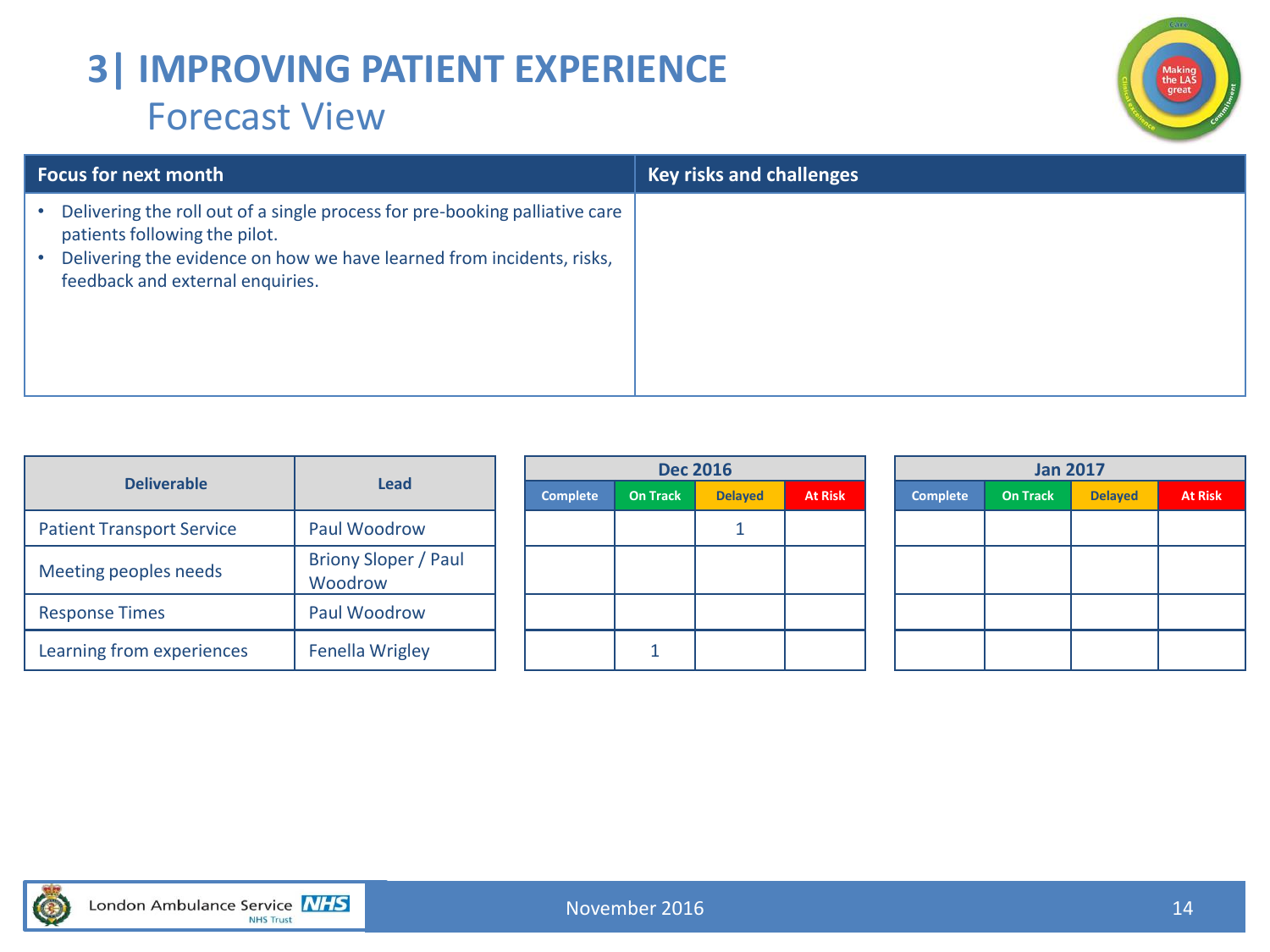### **4| IMPROVE ENVIRONMENT AND RESOURCES** Executive Lead: Andrew Grimshaw



#### **Vehicle Preparation / Make Ready**

- The Brent Gold (North West sector) service roll out was completed with new ways of working now embedding. The Gold roll outs to Hillingdon (North West sector) are on track for completion in December.
- The Silver roll out to Wimbledon was delayed due to estates issues on sites and a revised roll out date has been set for December.
- The stakeholder meetings have continued with broader internal communications activities underway, in particular with the Assistant Directors of Operations group.

#### **Vehicle Procurement**

• The business case has been approved and there will be an additional 140 Double Crew Ambulance (DCA). Instruction have been given to confirm orders with delivery anticipated to commence in March 2017.

#### **Estates Strategy**

#### **HIGHLIGHTS THIS MONTH**

• The Director of Finance has identified and appointed external advisors to assist the Trust to complete hypothetical model for January. The initial meetings and management development sessions have started with staff engagement organised, and to commenced in late December/early January.

#### **Fleet Strategy**

• The draft Fleet Strategy has been developed and discussed by ELT. This will now go to the Finance Investment Committee and is on track to be approved by the end of January 2017.

#### **Information Management and Technology**

- In November two handheld business cases have been finalised. The business case to supply all frontline is currently being progressed.
- The IM&T strategy development is being progress to confirm an agreed way forward.
- Perfect Ward In November, the audit tool beta testing was completed and the estates survey was sent to all stations.

#### **Infection prevention and control – Implement agreed protective clothing pack for staff**

• The Vehicle Preparation teams have commenced the roll out of new Personal Protective Equipment packs onto vehicles.

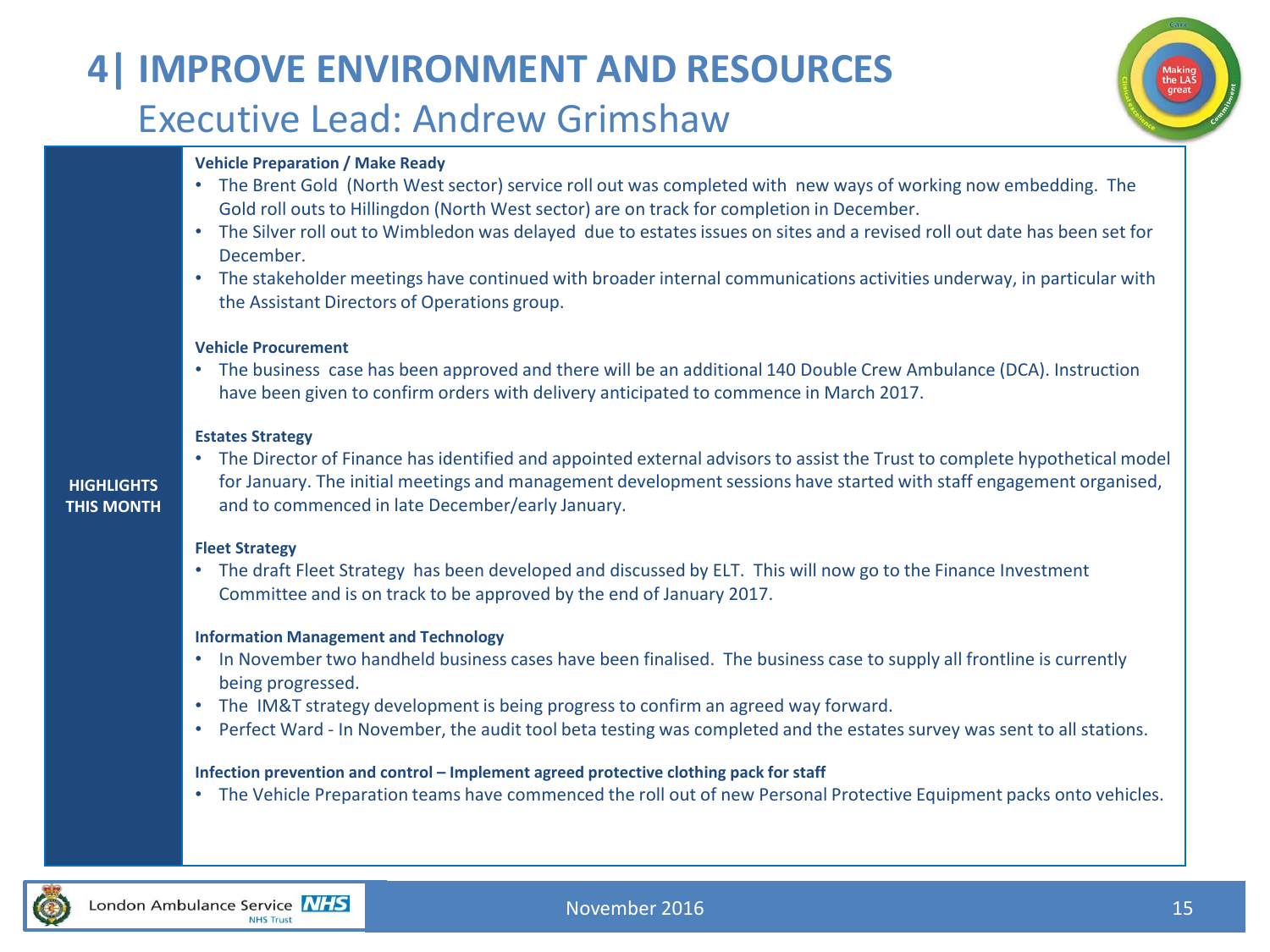# **4| IMPROVE ENVIRONMENT AND RESOURCES** Progress – November 2016



|                                                 |                                          |                 | <b>November 2016</b> |                | Outstanding                                                    |
|-------------------------------------------------|------------------------------------------|-----------------|----------------------|----------------|----------------------------------------------------------------|
| <b>Deliverable</b>                              | <b>Lead</b>                              | <b>Complete</b> | <b>Delayed</b>       | <b>At Risk</b> |                                                                |
| Fleet / Vehicle Preparation                     | <b>Andrew Grimshaw</b>                   |                 |                      |                | Complete the roll out of PPE.<br>Complete the roll out of epau |
| Information Management and<br><b>Technology</b> | <b>Andrew Watson</b>                     |                 |                      |                | jackets.                                                       |
| Infection prevention and<br>control             | <b>Fenella Wrigley</b>                   |                 |                      | 1              |                                                                |
| <b>Facilities and Estates</b>                   | <b>Andrew Grimshaw</b>                   |                 |                      |                |                                                                |
| <b>Resilience functions</b>                     | Paul Woodrow                             |                 |                      |                |                                                                |
| <b>Operations Management</b>                    | Paul Woodrow                             |                 |                      |                |                                                                |
| Improving operational<br>productivity           | Paul Woodrow                             |                 |                      |                |                                                                |
| Cost improvement programme                      | <b>Andrew Grimshaw</b>                   |                 |                      |                |                                                                |
| Frontline equipment and<br>uniforms             | Paul Woodrow /<br><b>Andrew Grimshaw</b> |                 | $\mathbf{1}$         |                |                                                                |

|              | November 2016  |                |          |  |  |  |  |  |  |
|--------------|----------------|----------------|----------|--|--|--|--|--|--|
|              | <b>At Risk</b> | <b>Delayed</b> | Complete |  |  |  |  |  |  |
| $\mathsf{C}$ |                |                |          |  |  |  |  |  |  |
| $\mathsf{C}$ |                |                |          |  |  |  |  |  |  |
| ja           |                |                |          |  |  |  |  |  |  |
|              | $\overline{1}$ |                |          |  |  |  |  |  |  |
|              |                |                |          |  |  |  |  |  |  |
|              |                |                |          |  |  |  |  |  |  |
|              |                |                |          |  |  |  |  |  |  |
|              |                |                |          |  |  |  |  |  |  |
|              |                |                |          |  |  |  |  |  |  |
|              |                |                |          |  |  |  |  |  |  |
|              |                | $\overline{1}$ |          |  |  |  |  |  |  |
|              |                |                |          |  |  |  |  |  |  |

| <b>Outstanding actions</b>                         |  |  |  |  |  |  |
|----------------------------------------------------|--|--|--|--|--|--|
|                                                    |  |  |  |  |  |  |
|                                                    |  |  |  |  |  |  |
| Complete the roll out of epaulettes and soft shell |  |  |  |  |  |  |
|                                                    |  |  |  |  |  |  |
|                                                    |  |  |  |  |  |  |
|                                                    |  |  |  |  |  |  |
|                                                    |  |  |  |  |  |  |
|                                                    |  |  |  |  |  |  |
|                                                    |  |  |  |  |  |  |
|                                                    |  |  |  |  |  |  |
|                                                    |  |  |  |  |  |  |
|                                                    |  |  |  |  |  |  |
|                                                    |  |  |  |  |  |  |
|                                                    |  |  |  |  |  |  |
|                                                    |  |  |  |  |  |  |
|                                                    |  |  |  |  |  |  |
|                                                    |  |  |  |  |  |  |
|                                                    |  |  |  |  |  |  |

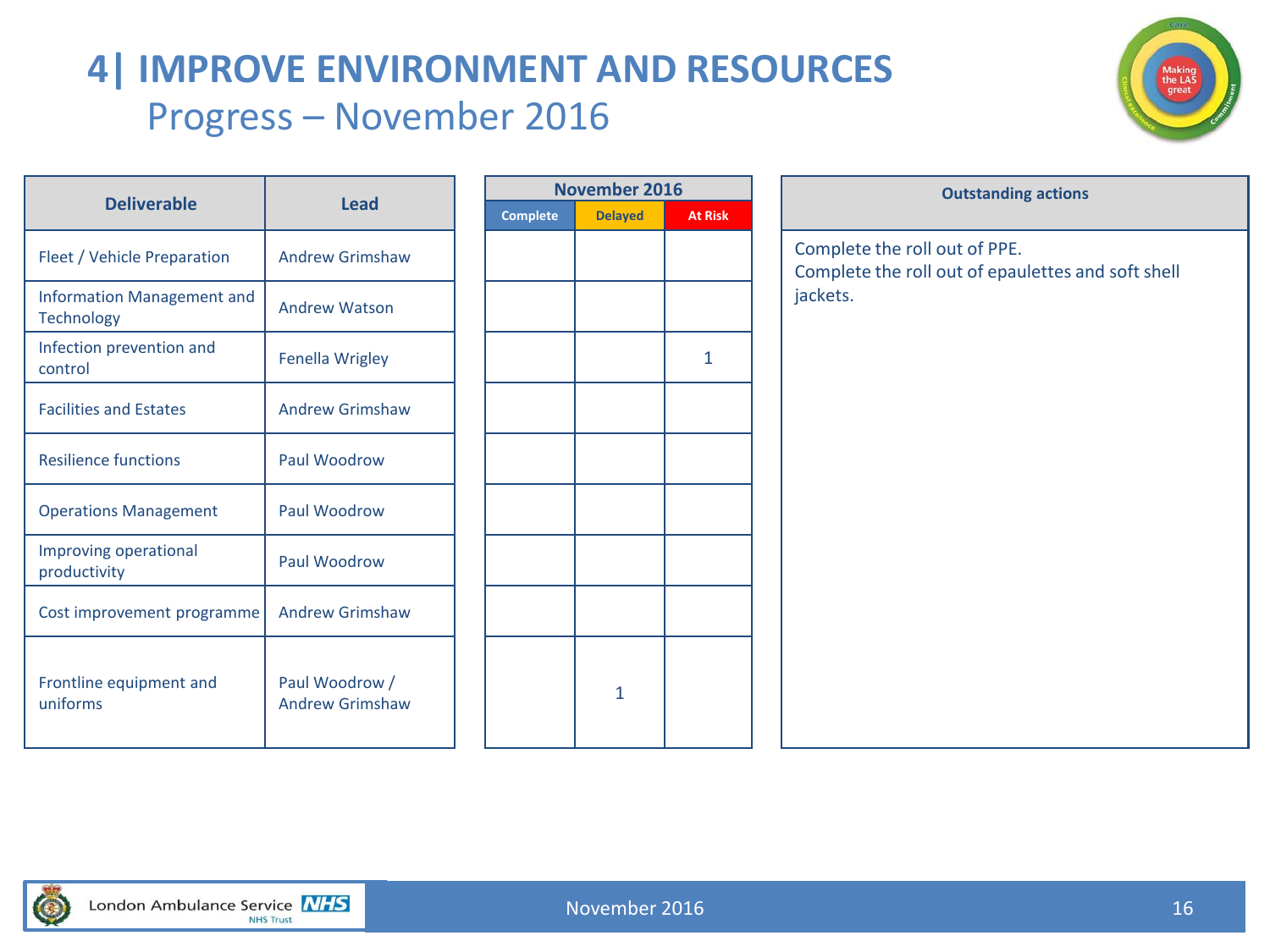# **4| IMPROVE ENVIRONMENT AND RESOURCES** Forecast View



| I VILLUJL VILVV                                                                                                                                                                                                                                                                                                                                                                                                   |                                                                                                                                                               |
|-------------------------------------------------------------------------------------------------------------------------------------------------------------------------------------------------------------------------------------------------------------------------------------------------------------------------------------------------------------------------------------------------------------------|---------------------------------------------------------------------------------------------------------------------------------------------------------------|
| <b>Focus for next month</b>                                                                                                                                                                                                                                                                                                                                                                                       | <b>Key risks and challenges</b>                                                                                                                               |
| Maintain progress against delivery timeline and continue stakeholder<br>meetings with upcoming roll out sites.<br>Finalise Fleet Strategy for approvals process in early January.<br>Finalise hypothetical options model and define the timeline.<br>Perfect Ward - Ilford station proof of concept site set up and the<br>rolling out of staff starting to scan bags in and out.<br>Complete the rollout of PPE. | <b>Fleet/Vehicle Preparation: Make Ready</b><br>Contractor recruitment is a key risk to the timely roll out of gold<br>service vehicle preparation hub sites. |
|                                                                                                                                                                                                                                                                                                                                                                                                                   |                                                                                                                                                               |

|                                                        |                                          |  |          | <b>Dec 2016</b> |                |                | <b>Jan 2016</b> |                 |                |                |  |
|--------------------------------------------------------|------------------------------------------|--|----------|-----------------|----------------|----------------|-----------------|-----------------|----------------|----------------|--|
| <b>Deliverable</b>                                     | <b>Lead</b>                              |  | Complete | <b>On Track</b> | <b>Delayed</b> | <b>At Risk</b> | <b>Complete</b> | <b>On Track</b> | <b>Delayed</b> | <b>At Risk</b> |  |
| Fleet / Vehicle Preparation                            | <b>Andrew Grimshaw</b>                   |  |          | $\mathbf{1}$    |                |                |                 | $\mathbf{1}$    |                |                |  |
| <b>Information Management and</b><br><b>Technology</b> | <b>Andrew Watson</b>                     |  |          |                 |                |                |                 |                 |                |                |  |
| Infection prevention and control                       | <b>Fenella Wrigley</b>                   |  |          |                 |                |                |                 |                 |                |                |  |
| <b>Facilities and Estates</b>                          | <b>Andrew Grimshaw</b>                   |  |          | $\mathbf{1}$    |                |                |                 | $\mathbf{1}$    |                |                |  |
| <b>Resilience functions</b>                            | Paul Woodrow                             |  |          |                 |                |                |                 |                 |                |                |  |
| <b>Operations Management</b>                           | Paul Woodrow                             |  |          |                 |                |                |                 |                 |                |                |  |
| Improving operational productivity                     | Paul Woodrow                             |  |          |                 |                |                |                 |                 |                |                |  |
| Cost improvement programme                             | <b>Andrew Grimshaw</b>                   |  |          |                 |                |                |                 |                 |                |                |  |
| Frontline equipment and uniforms                       | Paul Woodrow /<br><b>Andrew Grimshaw</b> |  |          |                 |                |                |                 |                 |                |                |  |

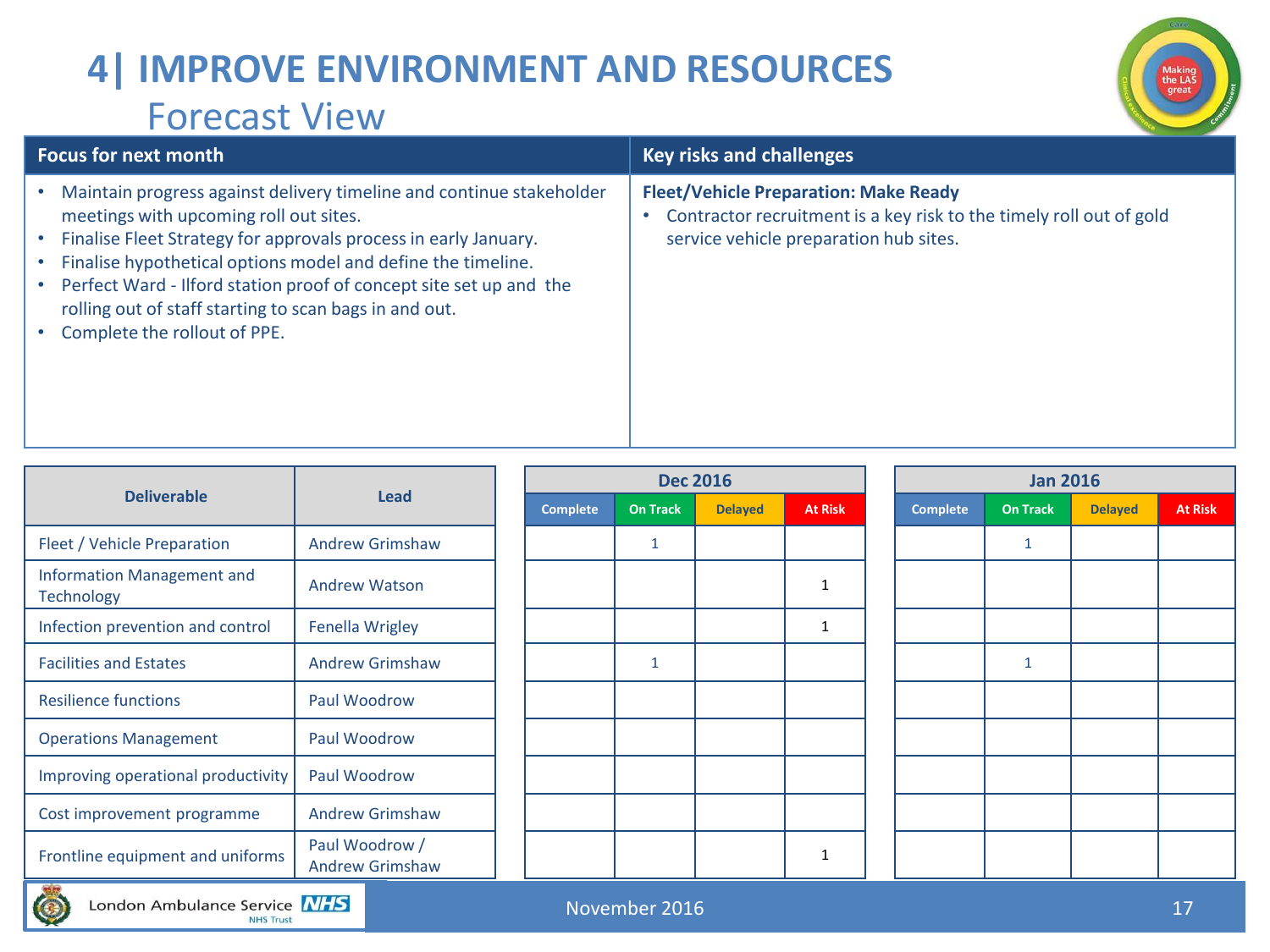### **5| TAKING PRIDE AND RESPONSIBILITY** Executive Lead: Fenella Wrigley



#### **MEDICINE MANAGEMENT**

- There have been significant improvements throughout the Service in the way that medicines are managed at all stages of the supply chain. In order to maintain and improve our performance in this area, the ABCDEs of Medicines Management was launched on the intranet which features key information to all staff regarding the safe storage and administration of medicines.
- A business case has been written to support LAS processes involving pre-packed paramedic and general drug packs by tracking packs through the system, and also to provide trust-wide assurance on medicines management standards within ambulance stations through the audit inspection process.
- A robust Medicines Management Action has been developed in response to the warning notice issued by the CQC. This action plan will address areas of concerns raised by the CQC.

#### **SAFEGUARDING**

**HIGHLIGHTS THIS MONTH**

> • There have been considerable progress in reviewing the Children's Safeguarding Policy in preparation to meet the deadline of February 2017; this will ensure staff have access to current best practice. The Safeguarding team also spent time in November preparing for the **"**Making LAS Great Campaign" which focusses on Safeguarding in December.

#### **QUALITY AND CLINICAL STRATEGY**

• The Quality and Clinical Strategy was presented to the Trust Board on 29 November 2016. This strategy responds to our patients, staff and carers feedback as well as our Commissioners and external stakeholder requirements.

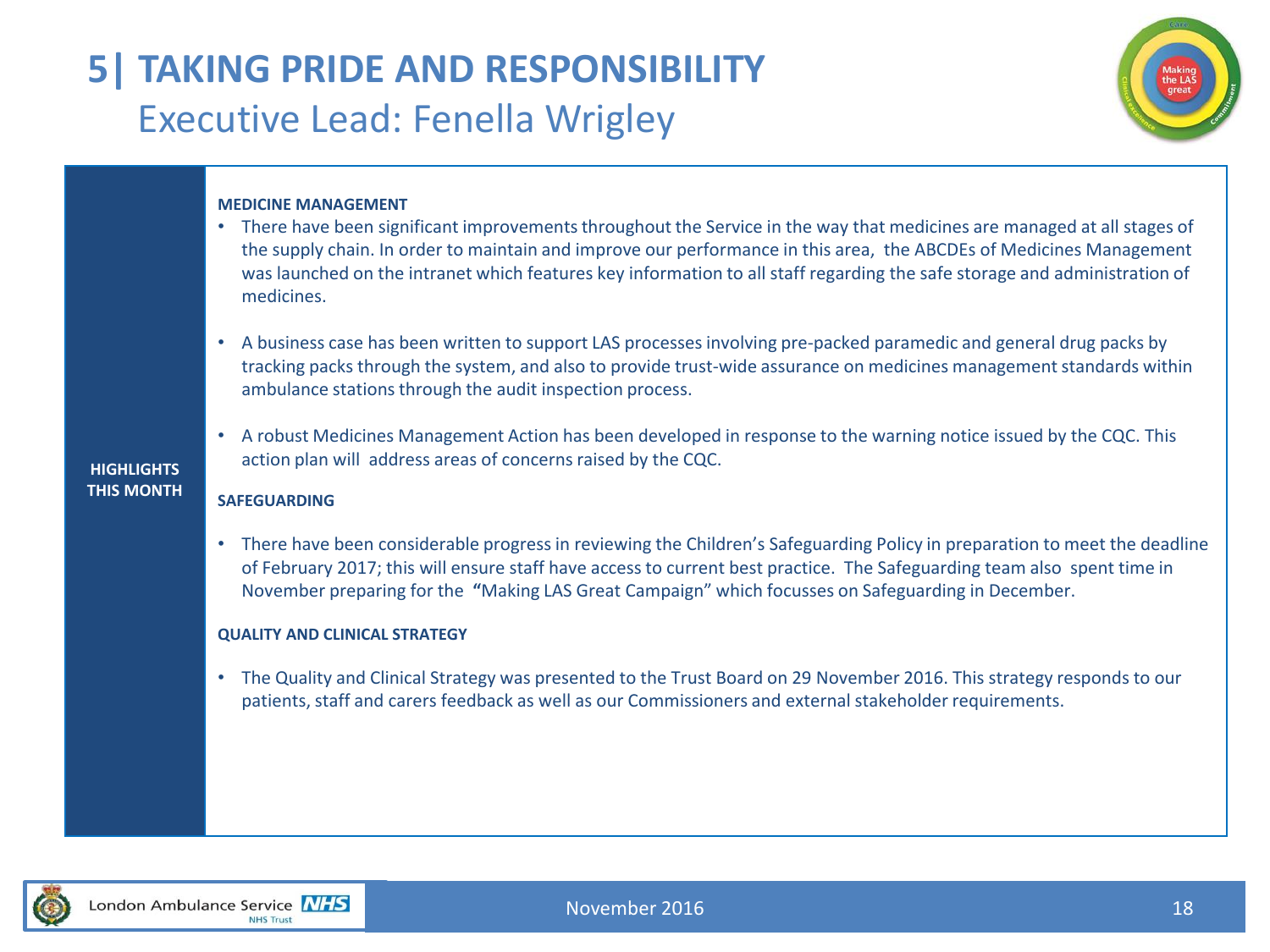### **5| TAKING PRIDE AND RESPONSIBILITY** Progress – November 2016



| <b>Deliverable</b>                                            | Lead                              |
|---------------------------------------------------------------|-----------------------------------|
| <b>Clinical supervision</b>                                   | Fenella Wrigley                   |
| <b>Consent MCA</b>                                            | Fenella Wrigley                   |
| <b>Medicine Management</b>                                    | Fenella Wrigley                   |
| Safeguarding                                                  | Fenella Wrigley                   |
| <b>Quality and clinical strategy</b>                          | Fenella Wrigley                   |
| Operating model and clinical<br>education & training strategy | Paul Woodrow /<br>Karen Broughton |
| Developing the 111 Service                                    | Paul Woodrow /<br>Karen Broughton |

| <b>Nov 2016</b> |                |                |  |  |  |  |  |
|-----------------|----------------|----------------|--|--|--|--|--|
| <b>Complete</b> | <b>Delayed</b> | <b>At Risk</b> |  |  |  |  |  |
|                 |                |                |  |  |  |  |  |
|                 |                |                |  |  |  |  |  |
|                 |                |                |  |  |  |  |  |
|                 |                |                |  |  |  |  |  |
|                 |                |                |  |  |  |  |  |
|                 |                |                |  |  |  |  |  |
|                 |                |                |  |  |  |  |  |
|                 |                |                |  |  |  |  |  |
|                 |                |                |  |  |  |  |  |
|                 |                |                |  |  |  |  |  |
|                 |                |                |  |  |  |  |  |
|                 |                |                |  |  |  |  |  |
|                 |                |                |  |  |  |  |  |

|                                                               |                                   | <b>Nov 2016</b> |                |                | <b>Outstanding actions</b>                         |
|---------------------------------------------------------------|-----------------------------------|-----------------|----------------|----------------|----------------------------------------------------|
| <b>Deliverable</b>                                            | <b>Lead</b>                       | <b>Complete</b> | <b>Delayed</b> | <b>At Risk</b> |                                                    |
| <b>Clinical supervision</b>                                   | <b>Fenella Wrigley</b>            |                 |                |                | There were no deliverables in Theme 5 in November. |
| <b>Consent MCA</b>                                            | <b>Fenella Wrigley</b>            |                 |                |                |                                                    |
| <b>Medicine Management</b>                                    | <b>Fenella Wrigley</b>            |                 |                |                |                                                    |
| <b>Safeguarding</b>                                           | <b>Fenella Wrigley</b>            |                 |                |                |                                                    |
| <b>Quality and clinical strategy</b>                          | Fenella Wrigley                   |                 |                |                |                                                    |
| Operating model and clinical<br>education & training strategy | Paul Woodrow /<br>Karen Broughton |                 |                |                |                                                    |
| Developing the 111 Service                                    | Paul Woodrow /<br>Karen Broughton |                 |                |                |                                                    |